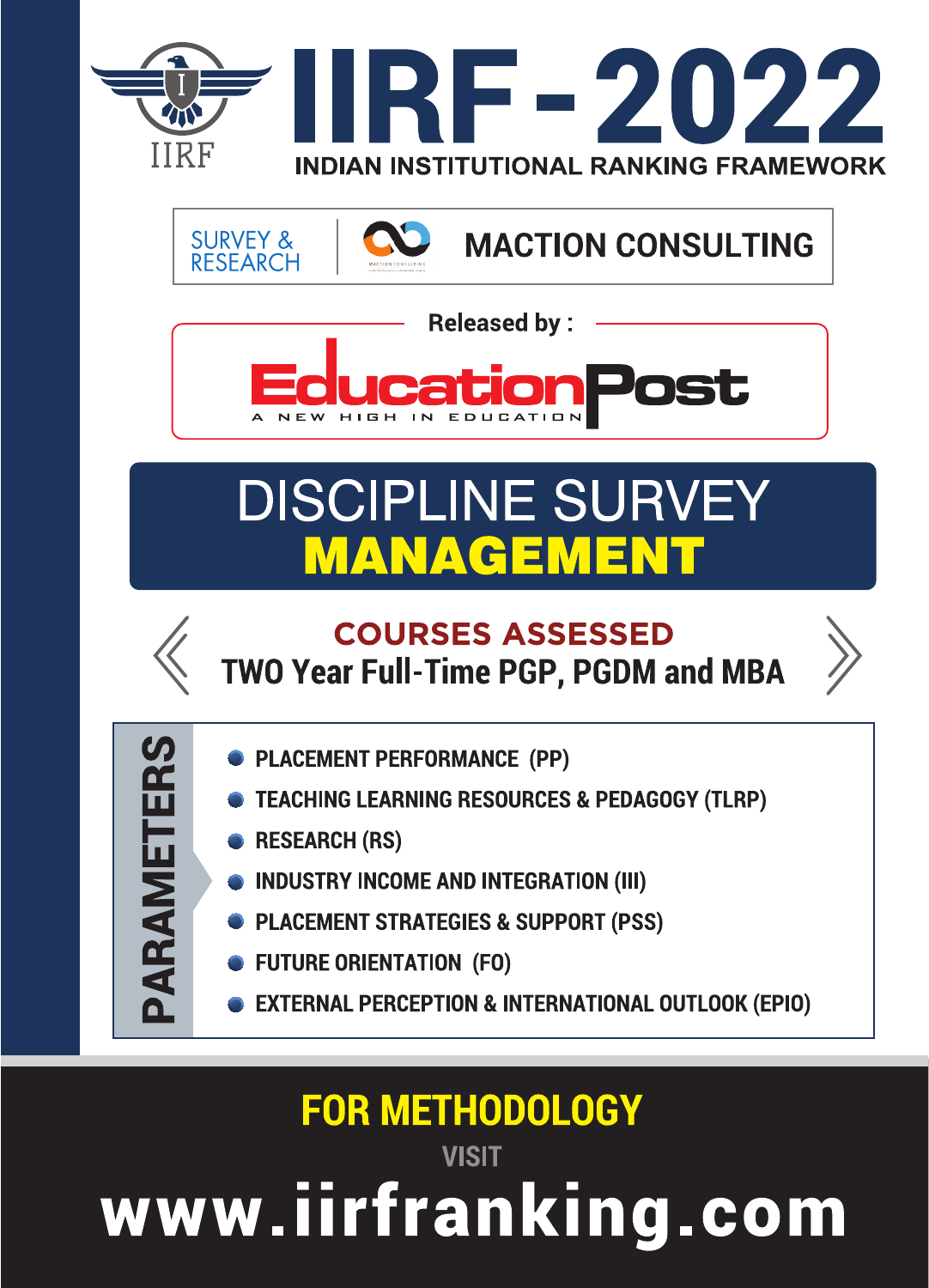

| <b>IIRF-2022   BEST B-SCHOOLS (GOVT.)</b> |                                                                                                        |                                         |  | <b>IIRF</b>                                                     |                      | <b>IIRF-2022   BEST B-SCHOOLS (GOVT.)  </b> |                                               |                                        |                                                                         |                                         |  |  |
|-------------------------------------------|--------------------------------------------------------------------------------------------------------|-----------------------------------------|--|-----------------------------------------------------------------|----------------------|---------------------------------------------|-----------------------------------------------|----------------------------------------|-------------------------------------------------------------------------|-----------------------------------------|--|--|
| NAL<br>C *                                | <b>BUSINESS SCHOOLS</b><br>(GOVERNMENT)                                                                | (PP)<br>PLACEMENT<br>PERFORMANCE (      |  | LEARNING<br>TEACHING LEARNING<br>Resources &<br>Pedagogy (TLRP) | <b>RESEARCH (RS)</b> | INDUSTRY INCOME<br>AND INTEGRATION (III)    | PLACEMENT<br>Strategies<br>Support (PSS)<br>ಹ | : ORIENTATION<br>(FO)<br><b>FUTURE</b> | <b>PERCEPTION &amp;<br/>INTERNATIONAL</b><br>OUTLOOK (EPIO)<br>EXTERNAL | မ္ ခြ<br>▥ㅇŏ<br>$\times$ O<br><u>ia</u> |  |  |
|                                           |                                                                                                        | <b>ACTUAL VALUES CONVERTED FOR 1000</b> |  |                                                                 |                      |                                             |                                               |                                        |                                                                         |                                         |  |  |
| $\mathbf{1}$                              | Indian Institute of Management, Ahmedabad                                                              | 139.14                                  |  | 137.14                                                          | 119.99               | 134.28                                      | 134.56                                        | 129.99                                 | 135.71                                                                  | 931.25                                  |  |  |
| $\overline{2}$                            | Indian Institute of Management, Bengaluru                                                              | 138.56                                  |  | 136.28                                                          | 118.57               | 132.85                                      | 133.42                                        | 134.28                                 | 137.14                                                                  | 926.91                                  |  |  |
| $\overline{\mathbf{3}}$                   | Indian Institute of Management, Kolkata                                                                | 138.56                                  |  | 134.56                                                          | 117.14               | 134.28                                      | 133.71                                        | 129.99                                 | 135.71                                                                  | 921.91                                  |  |  |
| $\overline{4}$                            | Faculty of Management Studies,<br>University of Delhi, Delhi                                           | 137.71                                  |  | 133.71                                                          | 119.14               | 133.71                                      | 133.14                                        | 126.14                                 | 135.71                                                                  | 919.37                                  |  |  |
| 5                                         | Indian Institute of Management, Lucknow                                                                | 137.42                                  |  | 130.85                                                          | 119.99               | 132.56                                      | 133.71                                        | 127.14                                 | 132.85                                                                  | 914.23                                  |  |  |
| 6                                         | National Institute of Industrial Engineering (NITIE),<br>Mumbai                                        | 136.14                                  |  | 126.28                                                          | 118.57               | 135.71                                      | 136.28                                        | 130.42                                 | 129.42                                                                  | 908.45                                  |  |  |
| $\overline{\mathbf{z}}$                   | Atal Bihari Vajpayee-Indian Institute of Information<br>Technology And Management (ABV-IIITM), Gwalior | 135.28                                  |  | 128.85                                                          | 119.99               | 131.42                                      | 129.14                                        | 129.56                                 | 134.28                                                                  | 905.37                                  |  |  |
| 8                                         | Indian Institute of Management, Kozhikode                                                              | 134.85                                  |  | 127.71                                                          | 117.14               | 133.14                                      | 130.28                                        | 129.14                                 | 128.99                                                                  | 899.84                                  |  |  |
| 9                                         | Jamnalal Bajaj Institute of Management Studies,<br>Mumbai                                              | 129.42                                  |  | 128.85                                                          | 115.71               | 135.71                                      | 136.85                                        | 124.28                                 | 128.28                                                                  | 894.52                                  |  |  |
| <b>10</b>                                 | Indian Institute of Foreign Trade (IIFT), New Delhi                                                    | 129.99                                  |  | 124.28                                                          | 117.42               | 134.71                                      | 135.71                                        | 125.71                                 | 121.99                                                                  | 887.93                                  |  |  |
| 11                                        | Indian Institute of Management, Indore                                                                 | 129.42                                  |  | 121.85                                                          | 117.14               | 134.71                                      | 128.85                                        | 126.57                                 | 127.14                                                                  | 881.27                                  |  |  |
| 12                                        | Shailesh J Mehta School of Management,<br>Indian Institute of Technology (IIT), Mumbai                 | 128.71                                  |  | 121.28                                                          | 116.57               | 132.14                                      | 135.14                                        | 122.85                                 | 125.71                                                                  | 876.45                                  |  |  |
| 13                                        | Dept. of Management Studies, Indian Institute of<br>Technology (IIT), New Delhi                        | 127.14                                  |  | 119.85                                                          | 114.42               | 135.71                                      | 138.85                                        | 122.57                                 | 120.42                                                                  | 873.08                                  |  |  |
| 14                                        | Indian Institute of Management, Raipur                                                                 | 127.14                                  |  | 124.14                                                          | 113.14               | 128.99                                      | 135.42                                        | 124.57                                 | 124.14                                                                  | 870.09                                  |  |  |
| 15                                        | Vinod Gupta School of Management, Indian Institute of<br>Technology (IIT), Kharagpur                   | 125.28                                  |  | 120.57                                                          | 114.85               | 133.99                                      | 135.99                                        | 121.71                                 | 119.99                                                                  | 867.74                                  |  |  |
| <b>16</b>                                 | Indian Institute of Management, Udaipur                                                                | 123.71                                  |  | 119.99                                                          | 111.42               | 135.14                                      | 131.42                                        | 125.71                                 | 127.14                                                                  | 862.22                                  |  |  |
| * Page 6 (Disclaimer)                     |                                                                                                        |                                         |  | * Page 6 (Disclaimer)                                           |                      |                                             |                                               |                                        |                                                                         |                                         |  |  |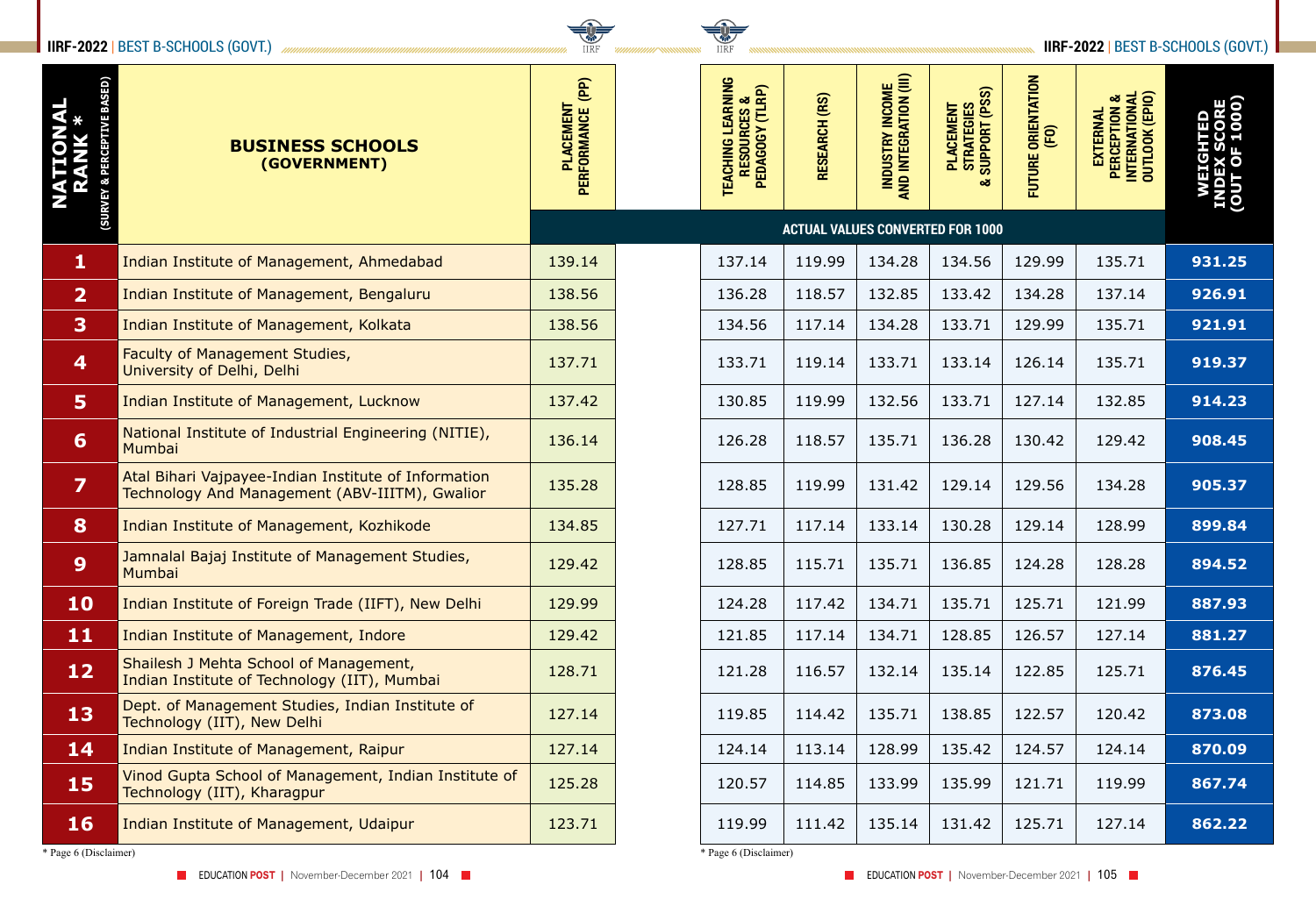

|                          | <b>IIRF-2022   BEST B-SCHOOLS (GOVT.)</b>                                                              | <b>THEF</b>                             |  | <b>CONTROL</b><br><b>IIRF</b>                                         |               |                                                       | <b>IIRF-2022   BEST B-SCHOOLS (GOVT.)  </b> |                            |                                                             |        |  |
|--------------------------|--------------------------------------------------------------------------------------------------------|-----------------------------------------|--|-----------------------------------------------------------------------|---------------|-------------------------------------------------------|---------------------------------------------|----------------------------|-------------------------------------------------------------|--------|--|
| <b>NATIONAL</b><br>RANK* | <b>BUSINESS SCHOOLS</b><br>(GOVERNMENT)                                                                | PLACEMENT<br>PERFORMANCE<br>(PP)        |  | TEACHING<br>Learning<br>Resources &<br>Resources &<br>Pedagogy (Tlrp) | RESEARCH (RS) | <b>INDUSTRY INCOME</b><br>AND INTEGRATION<br>$\equiv$ | PLACEMENT<br>Strategies<br>Support (PSS)    | FUTURE<br>ORIENTATION (FO) | PERCEPTION &<br>INTERNATIONAL<br>OUTLOOK (EPIO)<br>EXTERNAL | G<br>围 |  |
|                          |                                                                                                        | <b>ACTUAL VALUES CONVERTED FOR 1000</b> |  |                                                                       |               |                                                       |                                             |                            |                                                             |        |  |
| 17                       | Indian Institute of Management, Tiruchirappalli                                                        | 124.28                                  |  | 121.42                                                                | 111.71        | 131.85                                                | 129.14                                      | 118.57                     | 121.42                                                      | 856.15 |  |
| 18                       | Department of Management Studies, Indian Institute of<br><b>Technology, Madras</b>                     | 119.99                                  |  | 119.14                                                                | 112.85        | 135.71                                                | 118.57                                      | 122.85                     | 118.57                                                      | 847.44 |  |
| 19                       | Dept. of Management Studies, Indian Institute of<br>Technology (IIT), Roorkee                          | 122.85                                  |  | 114.28                                                                | 114.28        | 132.85                                                | 122.85                                      | 122.85                     | 114.28                                                      | 844.26 |  |
| 20                       | University Business School (UBS), Panjab University,<br>Chandigarh                                     | 117.14                                  |  | 119.99                                                                | 109.99        | 136.71                                                | 118.85                                      | 119.99                     | 120.57                                                      | 840.65 |  |
| 21                       | Indian Institute of Management, Ranchi                                                                 | 119.99                                  |  | 117.14                                                                | 109.14        | 136.28                                                | 109.71                                      | 117.71                     | 121.28                                                      | 834.10 |  |
| 22                       | Indian Institute of Management, Rohtak                                                                 | 120.28                                  |  | 114.28                                                                | 111.99        | 129.99                                                | 114.28                                      | 120.57                     | 120.85                                                      | 830.02 |  |
| 23                       | Department of Business Economics,<br>Delhi University, Delhi                                           | 120.85                                  |  | 119.99                                                                | 104.99        | 130.28                                                | 108.57                                      | 115.99                     | 114.28                                                      | 823.76 |  |
| 24                       | MHRM Department of Humanities and Social Science,<br>Indian Institute of Technology (IIT), Kharagpur   | 118.85                                  |  | 113.99                                                                | 106.71        | 134.56                                                | 102.71                                      | 119.99                     | 119.14                                                      | 818.83 |  |
| 25                       | Sydenham Institute of Management Studies, Research<br>And Entrepreneurship Education (SIMSREE), Mumbai | 115.99                                  |  | 121.42                                                                | 102.85        | 132.42                                                | 96.00                                       | 114.85                     | 117.57                                                      | 811.63 |  |
| 26                       | Institute of Management Studies (BHU), Varanasi                                                        | 117.85                                  |  | 113.71                                                                | 102.99        | 132.14                                                | 102.71                                      | 113.14                     | 115.71                                                      | 804.78 |  |
| 27                       | Indian Institute of Management, Shillong                                                               | 113.42                                  |  | 114.14                                                                | 103.42        | 133.42                                                | 99.14                                       | 118.85                     | 111.42                                                      | 799.58 |  |
| 28                       | Indian Institute of Management, Kashipur                                                               | 109.99                                  |  | 115.71                                                                | 105.57        | 132.71                                                | 98.57                                       | 113.85                     | 109.47                                                      | 795.46 |  |
| 29                       | Indian Institute of Management, Nagpur                                                                 | 109.42                                  |  | 115.99                                                                | 103.14        | 127.42                                                | 94.14                                       | 120.28                     | 117.14                                                      | 787.93 |  |
| 30                       | Indian Institute of Management, Visakhapatnam                                                          | 108.71                                  |  | 110.14                                                                | 105.71        | 128.85                                                | 98.57                                       | 113.57                     | 113.14                                                      | 781.24 |  |

\* Page 6 (Disclaimer) \* Page 6 (Disclaimer)